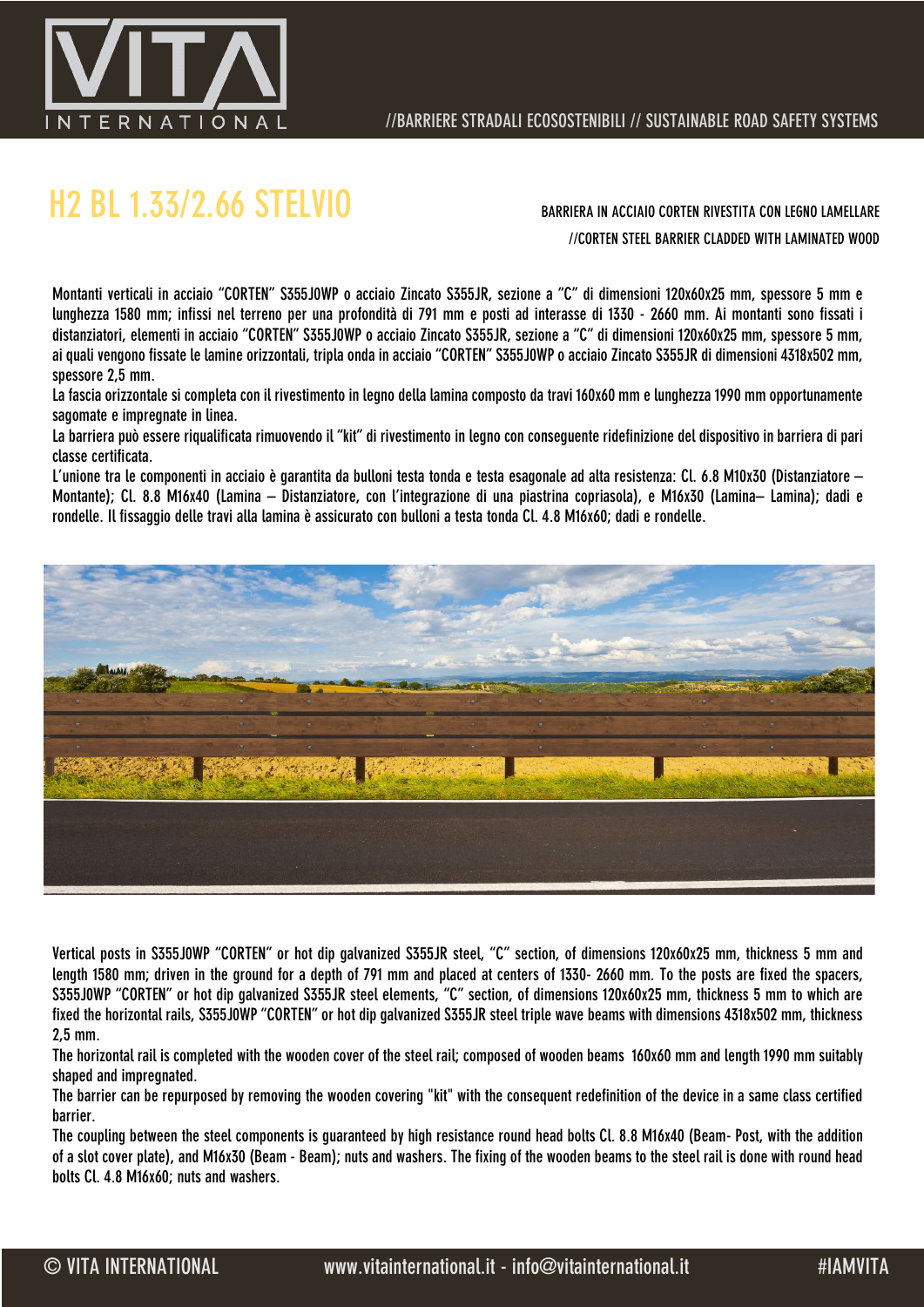

### //BARRIERE STRADALI ECOSOSTENIBILI // SUSTAINABLE ROAD SAFETY SYSTEMS

## H2 BL 1.33 STELVIO BARRIERA IN ACCIAIO CORTEN RIVESTITA CON LEGNO LAMELLARE

# //CORTEN STEEL BARRIER CLADDED WITH LAMINATED WOOD



#### BORDO LATERALE // ROAD SIDE

PICEA ABIES GL24h // CORTEN S355J0WP

INTERASSE // POST DISTANCE 1.33MT

- LIVELLO DI CONTENIMENTO // CONTAINMENT LEVEL H2
- DEFLESSIONE DINAMICA NORMALIZZATA // NORMALIZED DYNAMIC DEFLECTION 1.1 m
	- LARGHEZZA OPERATIVA // WORKING WIDTH W4 (1.3 m)
	- LUNGHEZZA BARRIERA INSTALLATA // INSTALLED BARRIER LENGTH 80 m
		- SEVERITA' DELL'URTO // IMPACT SEVERITY ASI B
		- INTRUSIONE VEICOLO// VEHICLE INTRUSION VI 5

AISICO 2131

 $\epsilon$